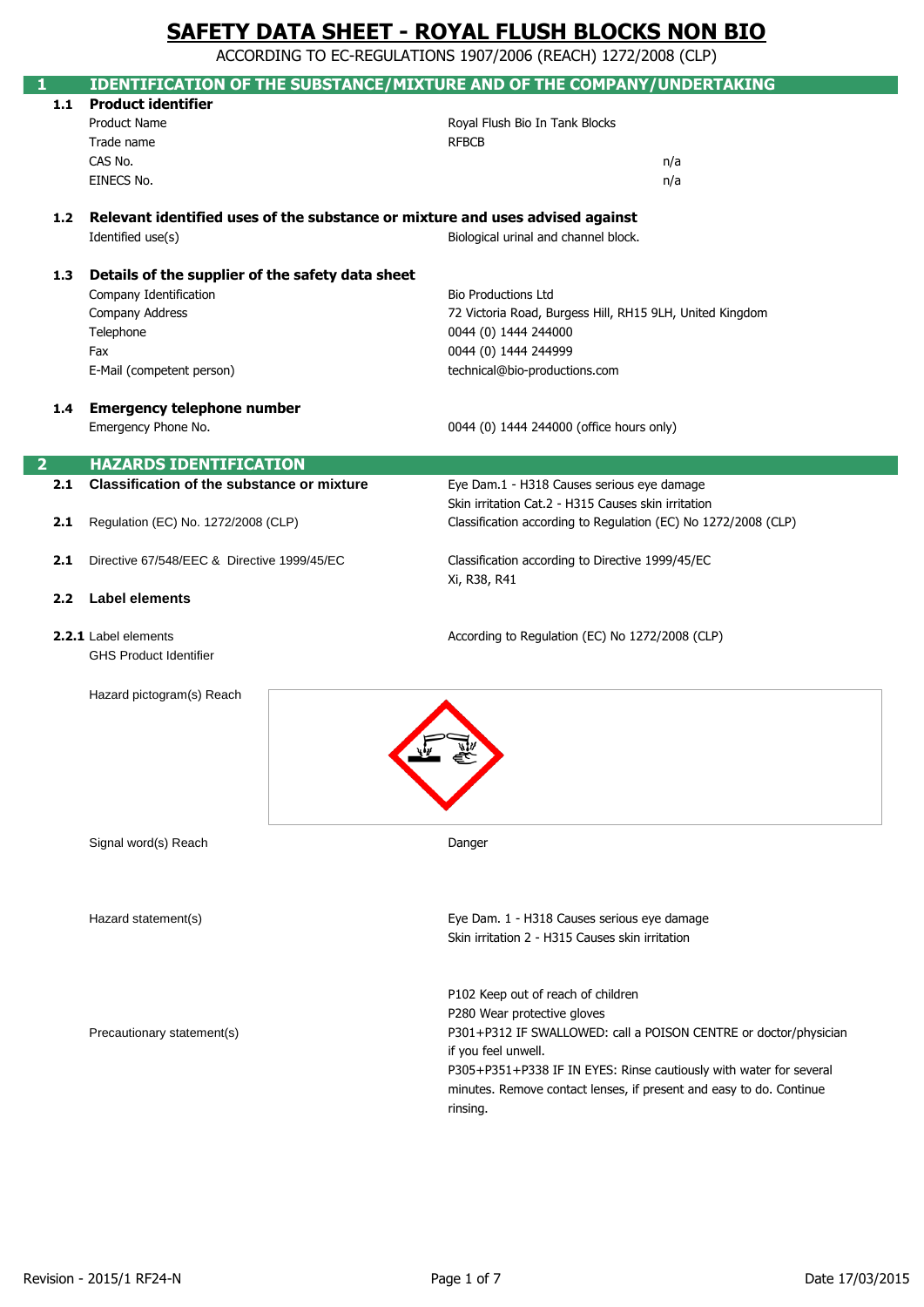ACCORDING TO EC-REGULATIONS 1907/2006 (REACH) 1272/2008 (CLP)

## **3 COMPOSITION/INFORMATION ON INGREDIENTS**

## **3.1 Substances**

| <b>Hazardous</b><br>Ingredient(s):                                 | <b>EINECS No</b> | <b>CAS NUMBER</b> | %W/W      | <b>REACH</b>          | <b>CLP/GHS (Signal word)</b>                                                        |
|--------------------------------------------------------------------|------------------|-------------------|-----------|-----------------------|-------------------------------------------------------------------------------------|
| Benzenesulphonic acid<br>mono C10-C13 Alkyl<br>Derivs Sodium salts |                  | 68411-30-3        | $15 - 25$ | Xn; R22, Xi; R38, R41 | Acute tox. 4; H302<br>Skin Irrit. 2; H315<br>Eye Dam. 1; h318<br>Agua chron.3; H412 |
| Perfume (Reportable<br>ingredients as below)                       |                  | Mixture           | $1 - 5$   | Xn; R20/21/22,38,43   | Acute tox. Orl 4; H302<br>Acute tox.derm 4; H312<br>Aqua chron. 2; H411             |
| 6-Octenal, 3,7,<br>dimethyl-                                       | 203-376-6        | $106 - 23 - 0$    | < 0.1     | Xi; R38-43            | Sens. Skin cat 1; H317                                                              |
| 2,6-Octadien-1-ol, 3,7<br>dimethyl                                 | 203-377-1        | $106 - 24 - 1$    | < 0.1     | Xi; R41-43            | Sens. Skin cat 1; H317                                                              |
| Limonene                                                           |                  | 5989-27-5         | < 0.1     | N; R10-38-43-65, R5   | Flam. Liq. Cat 3; H226<br>Sens. Skin cat 1; H317                                    |
| <b>Non Hazardous</b><br>Ingredient(s):                             | <b>EINECS No</b> | <b>CAS NUMBER</b> | %W/W      | <b>SYMBOL</b>         | <b>RISK PHRASES</b>                                                                 |
| Sodium chloride<br><b>FIRST AID MEASURFS</b>                       |                  | 7647-14-5         | >30       |                       |                                                                                     |

# **4 FIRST AID MEASURES**

| 4.1 | Description of first aid measures (Symptoms) |                                                               |  |
|-----|----------------------------------------------|---------------------------------------------------------------|--|
|     | Inhalation                                   | With normal use should not present a hazard                   |  |
|     | <b>Skin Contact</b>                          | May cause irritation and an allergic reaction                 |  |
|     | Eye Contact                                  | May cause slight irritation                                   |  |
|     | Ingestion                                    | May cause irritation to the mouth, throat and digestive tract |  |
|     | Additional Information                       | Symptomatic treatment                                         |  |
| 4.2 | Description of first aid measures (Actions)  |                                                               |  |
|     | Inhalation                                   | If affected, remove to fresh air, keep warm and at rest.      |  |
|     |                                              | Obtain medical attention in severe cases.                     |  |

Skin Contact Eye Contact

Ingestion:

Additional Information **5 FIRE-FIGHTING MEASURES**

**5.1 Extinguishing media** Suitable Extinguishing Media

# **5.2 Special hazards arising from the**  Substance or mixture

Exposure hazards

## **5.3 Advice for fire-fighters** Special protective equipment for fire fighters

for surrounding fires. Product not flammable. Water spray, foam, dry powder or CO2

10-15 minutes. Obtain medical attention if irritation persists

Do not give anything by mouth to an unconscious person.

Always launder contaminated clothing before re-use

Do not induce vomiting. Obtain medical advice if patient unwell.

Wash out mouth with water and give copious amounts of water to drink.

Wash skin with soap and water. In severe cases obtain medical help.

In case of contact, rinse immediately with plenty of water for at least

In combustion emits toxic fumes

Full protective equipment including self-contained respiratory protection

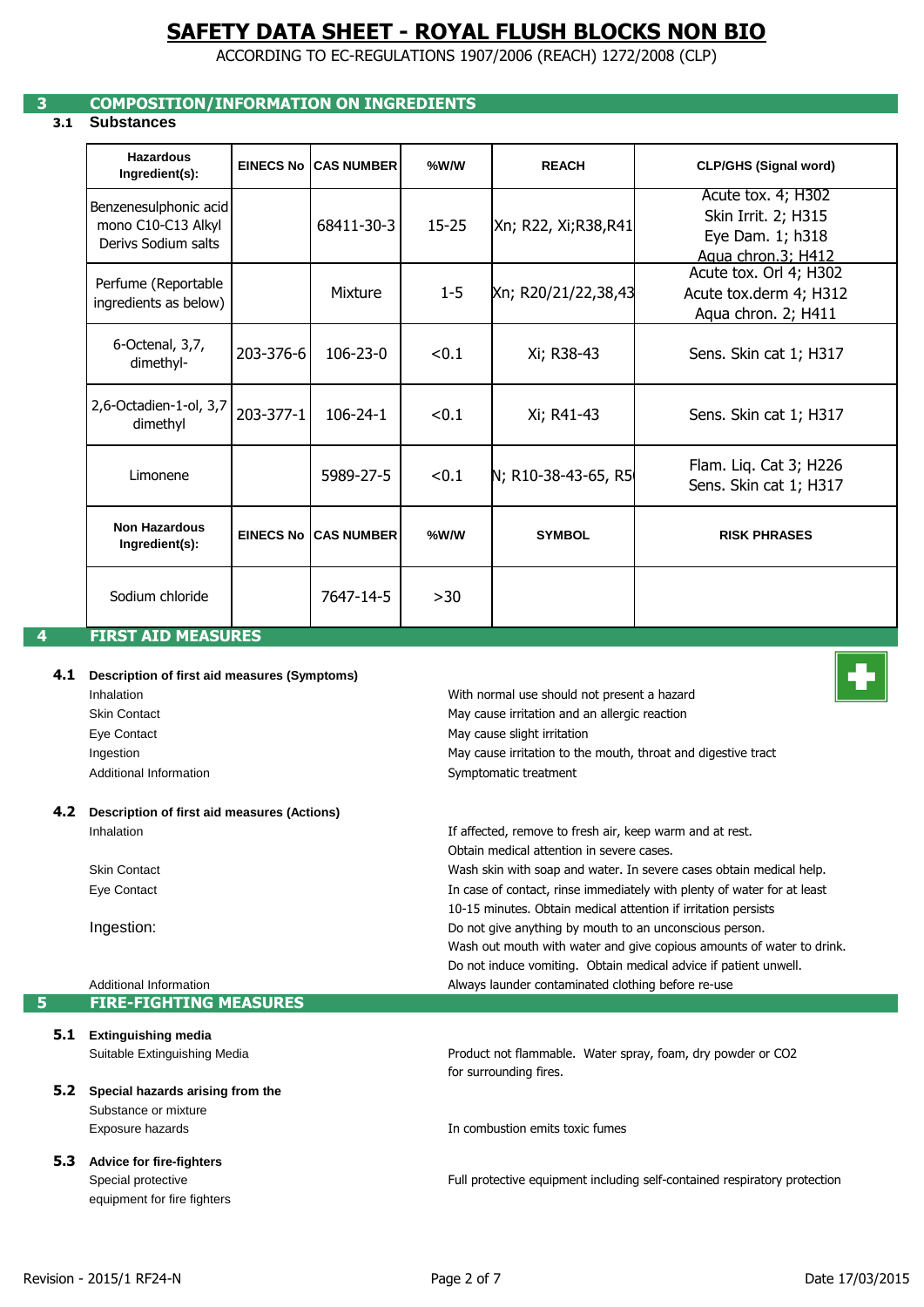ACCORDING TO EC-REGULATIONS 1907/2006 (REACH) 1272/2008 (CLP)

## **6 ACCIDENTAL RELEASE MEASURES**

- **6.1 Personal precautions, protective equipment and emergency procedures**
- **6.2 Environmental precautions**
- **6.3 Methods and material for containment and cleaning up**
- **6.4 Reference to other sections**
- **6.5 Additional Information**

suitable protective clothing – see section 8 of SDS Do not discharge into drains or rivers. Contain the spillage using bunding. unauthorised personnel. Do not attempt to take action without

Mark out the contaminated area with signs and prevent access to

Wearing gloves pick up blocks and return to tub.

Spillages will prove slippery if product gets wet

## **7 HANDLING AND STORAGE**

- **7.1 Precautions for safe handling**
- **7.2 Conditions for safe storage, including any incompatibilities**
- **7.3 Suitable packagine**
- **7.3 Specific end use(s)**

Avoid eye contact and prolonged skin contact Keep in original containers

Keep tightly closed when not in use Do not store below 5ºC or above 30ºC

### **8 EXPOSURE CONTROLS / PERSONAL PROTECTION**

#### **8.1 Control Parameters**

Hazardous Ingredients

NO OCCUPATIONAL LIMIT ASSIGNED

| Workplace exposure limits |            |             | Respirable dust |             |
|---------------------------|------------|-------------|-----------------|-------------|
| <b>State</b>              | 8 hour TWA | 15 min STEL | 8 hour TWA      | 15 min Stel |
|                           |            |             |                 |             |
|                           |            |             |                 |             |
|                           |            |             |                 |             |
|                           |            |             |                 |             |

#### **8.2 Exposure Controls**

Engineering measures

Respiratory Protection Hand Protection Eye Protection Skin Protection Wear protective gloves (Butyl rubber or Polyvinyl chloride) Wear safety goggles Wear suitable protective overalls Not necessary under normal usage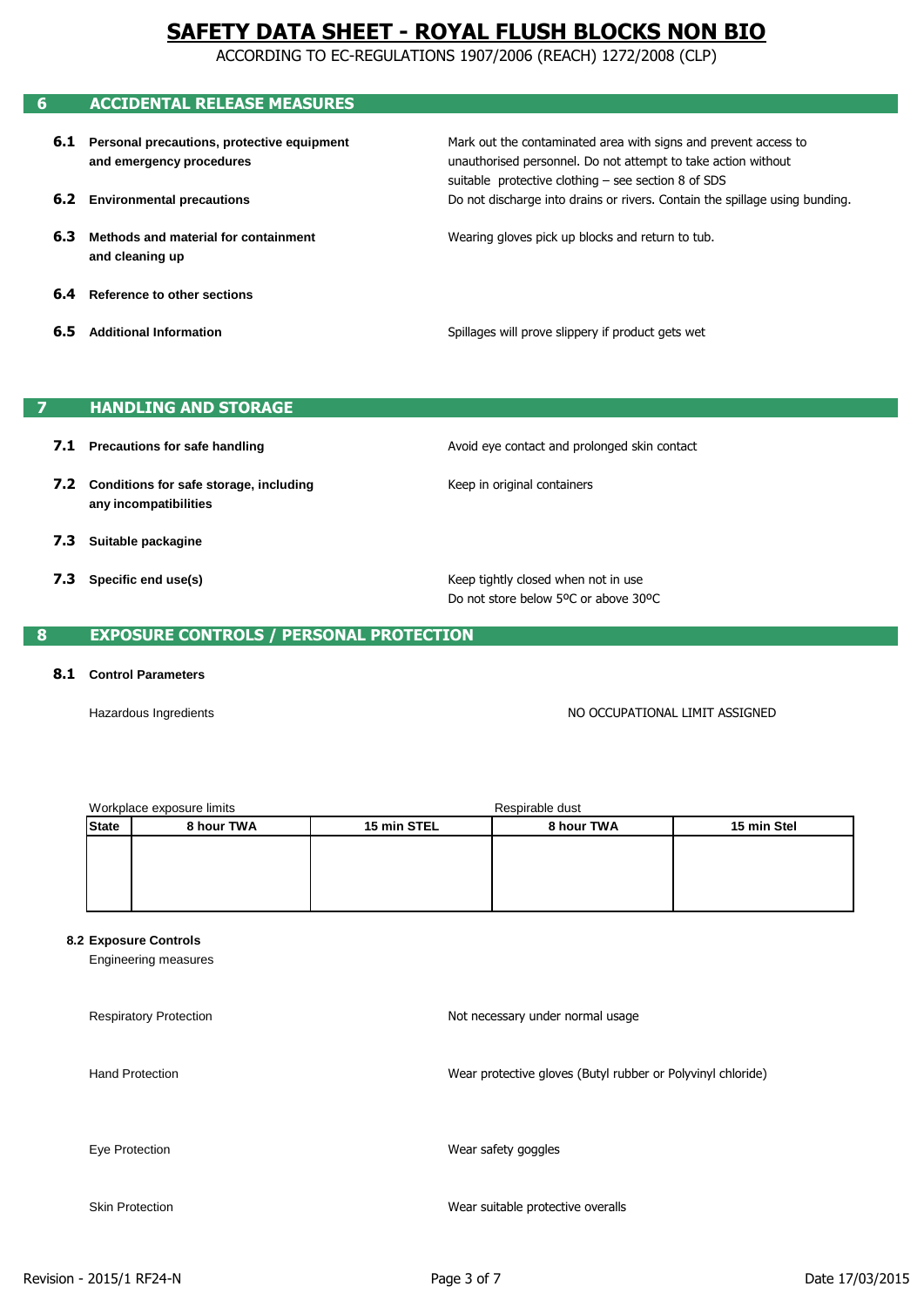ACCORDING TO EC-REGULATIONS 1907/2006 (REACH) 1272/2008 (CLP)

## **9 PHYSICAL AND CHEMICAL PROPERTIES**

### **9.1 Information on the basic physical and chemical properties**

| Form:                         | Solid (Blocks)          |
|-------------------------------|-------------------------|
| Odour:                        | Fruity sweet spice      |
| Colour:                       | Blue                    |
| Viscosity:                    | Not Applicable          |
| pH (Value):                   | 8 Typical (1% Solution) |
| Density (g/ml):               | Not Applicable          |
| Boiling Point:                | Not Applicable          |
| Flash Point:                  | Not Applicable          |
| <b>Melting Point:</b>         | Not Applicable          |
| Pour Point (Deg C):           | Not Applicable          |
| Auto Ignition Temp.           | Not Applicable          |
| Vapour Pressures:             | Not Applicable          |
| Solubility (water):           | <b>Dissolves</b>        |
| Solubility (other):           | Not Applicable          |
| <b>Partition Coefficient:</b> | Not Applicable          |
| Flammable Limits:             | Not Applicable          |
| Oxidising Props.              | Not Applicable          |
|                               |                         |

#### **9.2 Other information**

| 10 | <b>STABILITY AND REACTIVITY</b> |
|----|---------------------------------|

| 10.1 Reactivity                         | Not expected to be reactive.         |
|-----------------------------------------|--------------------------------------|
| 10.2 Chemical Stability                 | Stable under normal conditions       |
| 10.3 Possibility of hazardous reactions | No polymerisation reaction expected  |
| 10.4 Conditions to avoid                | Extremes of temperature and moisture |
| 10.5 Incompatible materials             | <b>Disinfectants</b>                 |
| 10.6 Hazardous decompostion products    | Burning produces Oxides of Carbon    |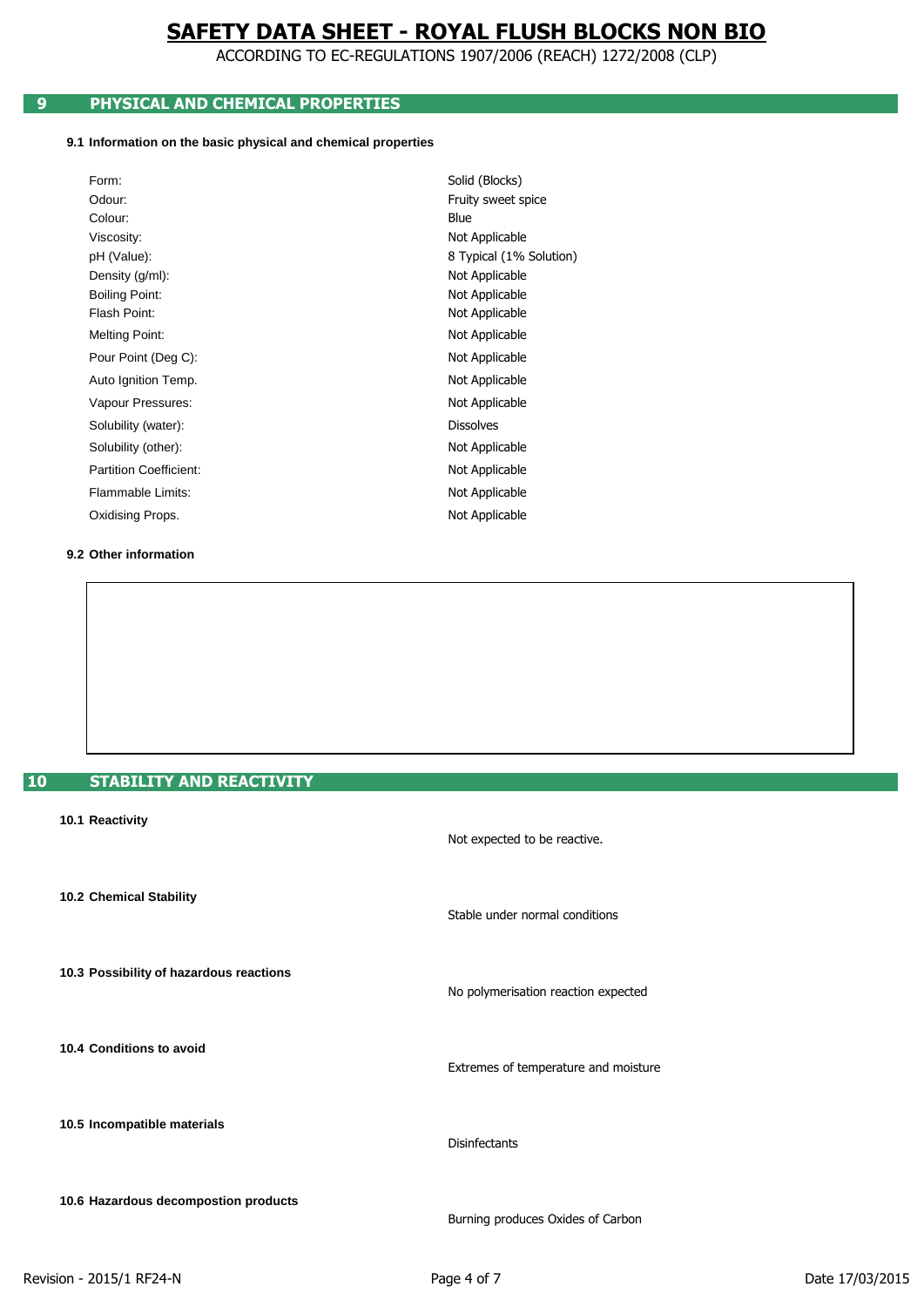ACCORDING TO EC-REGULATIONS 1907/2006 (REACH) 1272/2008 (CLP)

## **11 TOXICOLOGICAL INFORMATION**

### **11.1 Information on toxicological effects**

**Toxicity values**

| Route | <b>Species</b> | Test | Value | <b>Units</b> |
|-------|----------------|------|-------|--------------|
|       |                |      |       |              |
|       |                |      |       |              |
|       |                |      |       |              |
|       |                |      |       |              |

#### **Relevant effects for mixture**

| Effect | Route | <b>Basis</b> |
|--------|-------|--------------|
|        |       |              |
|        |       |              |
|        |       |              |

#### **11.2 Symptoms / Routes of exposure**

| Skin contact<br>Eye Contact | May cause slight/mild irritation to sensitive skin with prolonged contact.<br>May produce an allergic reaction.<br>May cause mild irritation |
|-----------------------------|----------------------------------------------------------------------------------------------------------------------------------------------|
| Ingestion                   | May cause irritation to the mouth, throat and digestive tract.<br>May also Cause nausea.                                                     |
| Inhalation                  | Under normal use should not present a hazard                                                                                                 |

## **12 ECOLOGICAL INFORMATION**

#### **12.1 Toxicity**

#### **Eco Toxicity values**

| <b>Species</b> | Test | Value | <b>Units</b> |
|----------------|------|-------|--------------|
|                |      |       |              |
|                |      |       |              |

#### **12.2 Persistence and degradability**

**12.3 Bioaccumulative potential**

**12.4 Mobility in soil**

**12.5 Results of PBT and vPvB assessment**

**12.6 Other Adverse Effects**

Negligible ecotoxicity.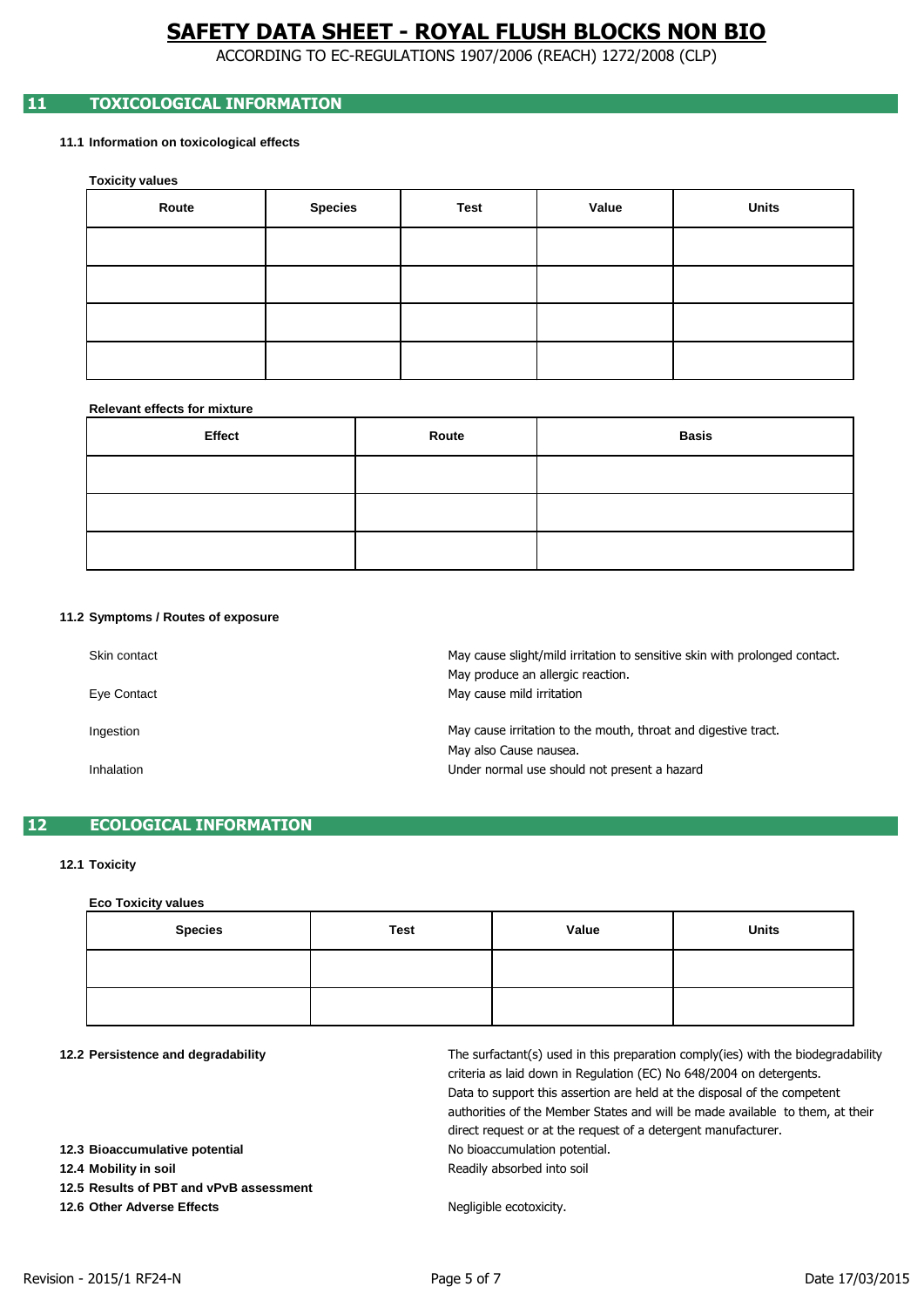ACCORDING TO EC-REGULATIONS 1907/2006 (REACH) 1272/2008 (CLP)

### **13 DISPOSAL CONSIDERATIONS**

#### **13.1 Waste treatment methods**

Disposal operations Dispose of in accordance with Local Authority Guidelines and Regulations

Disposal of packaging

Dispose of in accordance with Local Authority Guidelines and Regulations

**NB: The users attention is drawn to the possible existance of regional or national regulations regarding disposal**

## **14 TRANSPORT INFORMATION**

#### **14.1 UN Number**

Not regulated for transport

### **14.2 UN Proper shipping name**

#### **14.3 Transport hazard class(es)**

| <b>ARD/RID</b> | ٠      | Class                |
|----------------|--------|----------------------|
| <b>IMDG</b>    | ٠<br>٠ | Proper shipping name |
| IATA           | ٠<br>÷ | Proper shipping name |

#### **14.4 Packing Group**

#### **14.5 Environmental hazards**

| Environmental hazardous | No |
|-------------------------|----|
| Marine pollutant        | N٥ |

#### **14.6 Special precautions for user**

## **15 REGULATORY INFORMATION**

**This preparation was classified in compliance with the following directions and regulations**

classification, labelling and packaging of substances and mixtures. the European Parliament and of the Council of 16 December 2008 on Regulation (EC) No 1907/2006 (REACH) and amendments thereof up to and including Regulation (EU) No 453/2010. Regulation (EC) No 1272 of

regulations or provisions. additional provisions which complete these regulations. Refer to all applicable national, international and local The regulatory information given above only indicates the principal regulations specifically applicable to the product described in this safety data sheet. The user`s attention is drawn to the possible existence of